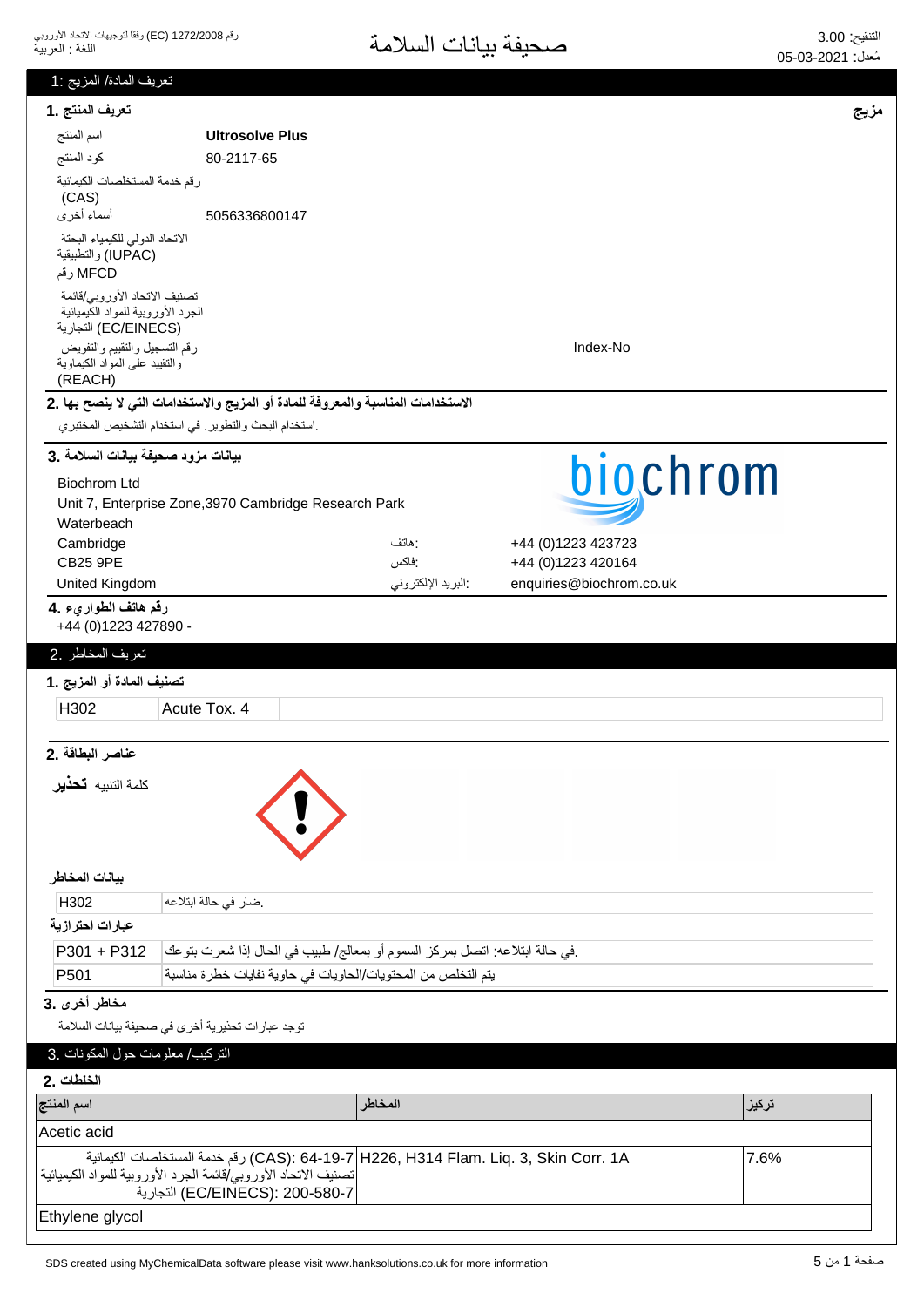$\overline{\phantom{a}}$ 

| مُعدل: 2021-03-05 |  |
|-------------------|--|
|                   |  |

|                                                      | CAS): 107-21-1 H302 Acute Tox. 4) رقم خدمة المستخلصات الكيمائية<br>تصنيف الاتحاد الأوروبي/قائمة الجرد الأوروبية للمواد الكيميائية | 47.7% |  |
|------------------------------------------------------|-----------------------------------------------------------------------------------------------------------------------------------|-------|--|
|                                                      | EC/EINECS): 203-473-3) التجارية                                                                                                   |       |  |
| Water                                                |                                                                                                                                   |       |  |
|                                                      | CAS): 7732-18-5) رقم خدمة المستخلصات الكيمائية<br>تصنيف الاتحاد الأوروبي/قائمة الجرد الأوروبية للمواد الكيميائية                  | 28.7% |  |
|                                                      | EC/EINECS): 231-791-2) التجارية                                                                                                   |       |  |
| Potassium acetate                                    |                                                                                                                                   |       |  |
|                                                      | CAS): 127-08-2) رقم خدمة المستخلصات الكيمائية                                                                                     | 16.0% |  |
|                                                      | تصنيف الاتحاد الأوروبي/قائمة الجرد الأوروبية للمواد الكيميائية  <br>EC/EINECS): 204-822-2) التجارية                               |       |  |
|                                                      |                                                                                                                                   |       |  |
| إجراءات الإسعافات الأولية .4                         |                                                                                                                                   |       |  |
| وصف إجراءات الإسعافات الأولية . 1                    |                                                                                                                                   |       |  |
| ملامسة الجلد                                         | اغسل فورأ بالكثير من الصابون والماء                                                                                               |       |  |
| ملامسة العينين                                       | .اغسل العين بالماء الجاري لمدة 15 دقيقة                                                                                           |       |  |
| الابتلاع                                             |                                                                                                                                   |       |  |
| الاستنشاق                                            | .انتقل إلى الهواء الطلق في حالة الاستنشاق العرضي للأبخرة                                                                          |       |  |
| أهم الأعراض والتأثيرات .2                            |                                                                                                                                   |       |  |
| .لا توجد أعراض                                       |                                                                                                                                   |       |  |
| دلالة على أي عناية طبية فورية .3                     |                                                                                                                                   |       |  |
|                                                      | احصل على رعاية طبية في حالة حدوث أي أعراض متأخرة حادة                                                                             |       |  |
| إجراءات مكافحة الحريق .5                             |                                                                                                                                   |       |  |
| وسائل إطفاء الحريق .1                                |                                                                                                                                   |       |  |
| مناسب                                                | رذاذ الماء                                                                                                                        |       |  |
|                                                      | نشبع<br>رغوة مقاومة للكحول                                                                                                        |       |  |
|                                                      | مسحوق كيميائي جاف                                                                                                                 |       |  |
| غير مناسب                                            | N/A                                                                                                                               |       |  |
| مخاطر خاصة تنشأ عن المادة أو المزيج .2               |                                                                                                                                   |       |  |
| .قد تتشكل أبخر ة سامة في الاحتر اق                   |                                                                                                                                   |       |  |
| النصائح لرجال الإطفاء .3                             |                                                                                                                                   |       |  |
|                                                      | (معتمد أو مكافئ) والعتاد الواقي الكامل MSHA / NIOSH ، كما هو الحال في أي حريق ، قم بارتداء جهاز التنفس المكتبي ذاتي الطلب         |       |  |
| إجراءات التعامل مع الإطلاق العرضي .6                 |                                                                                                                                   |       |  |
| التدابير الاحترازية الشخصية .1                       |                                                                                                                                   |       |  |
|                                                      | حدد المنطقة الملوثة بعلامات ومنع الوصول إلى الأفراد غير المصرح لهم                                                                |       |  |
| القضاء على جميع مصادر الاشتعال<br>تجنب تنفس الأبخر ة |                                                                                                                                   |       |  |
| الاحتياطات البينية .2                                |                                                                                                                                   |       |  |
|                                                      | .لا تسمح بدخول المجاري / المياه السطحية أو الجوفية                                                                                |       |  |
| الطرق والمواد .3                                     |                                                                                                                                   |       |  |
| تمتصه في التربة الجافة أو الرمل                      |                                                                                                                                   |       |  |
|                                                      | اغسل موقع الانسكاب بكميات كبيرة من الماء<br>انقل إلى حاوية إنقاذ قابلة للغلق وموسومة للتخلص منها بطريقة مناسبة                    |       |  |
| منع حدوث المخاطر الثانوية .4                         |                                                                                                                                   |       |  |
| لا شىيء                                              |                                                                                                                                   |       |  |
|                                                      |                                                                                                                                   |       |  |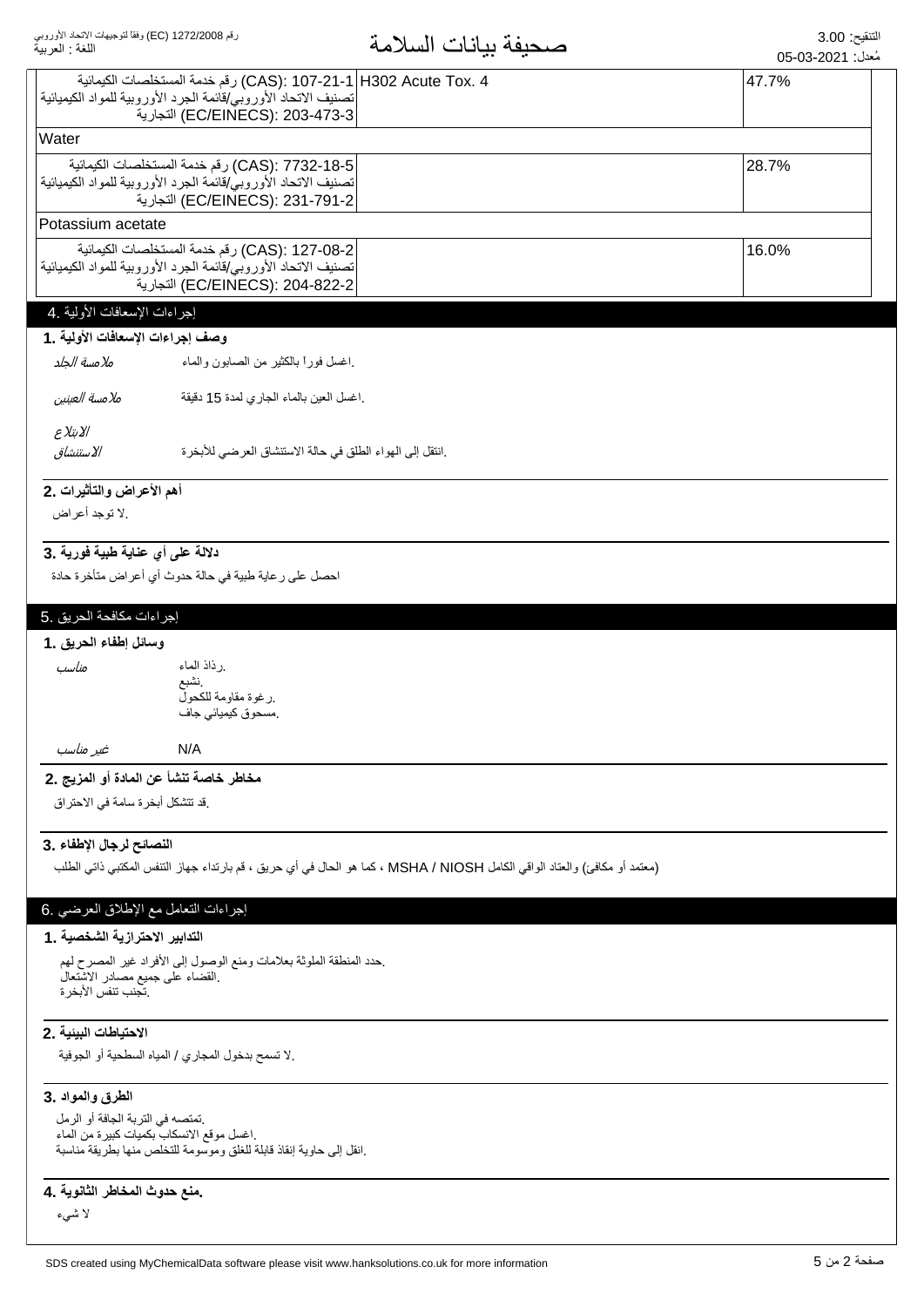التنقيع: 3.00<br>مُزار: 2021-05-26 مصطلحة المسلامة

## المناولة والتخزين 7

#### التدابير الاحترازية الشخصية .1

لا يوجد منطلبات خاصـة *الحماية من الانفجار ات والحر ائق* التعامل الآمن

## ظروف التخزين الآمن، بما في ذلك أي تنافرات .2

| إدارة مخاطر التخزين     | يخزن في مكان بارد وجيد التهوية<br>إبقاء الحاويات مغلقة بإحكام |
|-------------------------|---------------------------------------------------------------|
| ضوابط التخزين           | لا بوجد منطلبات خاصة                                          |
| الحفاظ على سلامة المنتج | لا بوجد منطلبات خاصة                                          |
| نصائح أخرى              | .لا مزيد من المعلومات المتاحة                                 |

#### المستخدمين النهائيين المحددين .3

واستخدام البحث والتطوير واستخدام التشخيص المختبري من قبل المتخصصين فقط. يستخدم مع محللات الأحماض الأمينية من بيوكروم (

## ضوابط التعرض/ الحماية الشخصية .8

# معاملات الضبط .1

البيانات غير متوفرة

| ضوابط التعرض .2                      |                                  |
|--------------------------------------|----------------------------------|
| تدابير وقائية وصحية عامة             | تجنب ملامسة الجلد والعينين       |
| إجراءات هندسية                       | ضمان وجود تهوية كافية في المنطقة |
| حماية العين/ الوجه                   | نظارات حماية                     |
| حماية اليدين                         | ففازات النتريل                   |
| حماية الجهاز التنفسي                 | الحماية التنفسية ليست مطلوبة     |
| حماية الجلد                          | ملابس واقية                      |
| نصائح أخرى تتعلق بالحماية<br>الشخصية | . لايو جد بيانات                 |

#### الخصائص الفيزيائية والكيميائية .9

#### الخصائص الفيزيائية والكيميائية **.** 1

| المظهر                                            | سائل                |
|---------------------------------------------------|---------------------|
| الر ائحة                                          | القلبل من الخل      |
| تركيز بداية ظهور الرائحة                          | البيانات غير متوفرة |
| الرقم الايدروجيني                                 | 5.65                |
| نقطة الانصهار / نقطة التجمد                       | البيانات غير متوفرة |
| نقطة بدء الغليان ومدى الغليان                     | البيانات غير متوفرة |
| نقطة الوميض                                       | البيانات غير متوفرة |
| معدل التبخر                                       | البيانات غير متوفرة |
| القابلية للاشتعال (مادة صلبة، غازية)              | البيانات غير متوفرة |
| الحدود القصوى/الصغرى لقابلية الاشتعال أو الانفجار | البيانات غير متوفرة |
| ضغط البخار                                        | البيانات غير متوفرة |
| كثافة البخار                                      | البيانات غير متوفرة |
| الكثافة النسببة                                   | $1.1$ g/mL          |
| : قابلية الذو بان                                 | ذوبان في الماء      |
| أوكتانول/ماء-n :معامل التقاسم                     | البيانات غير منوفرة |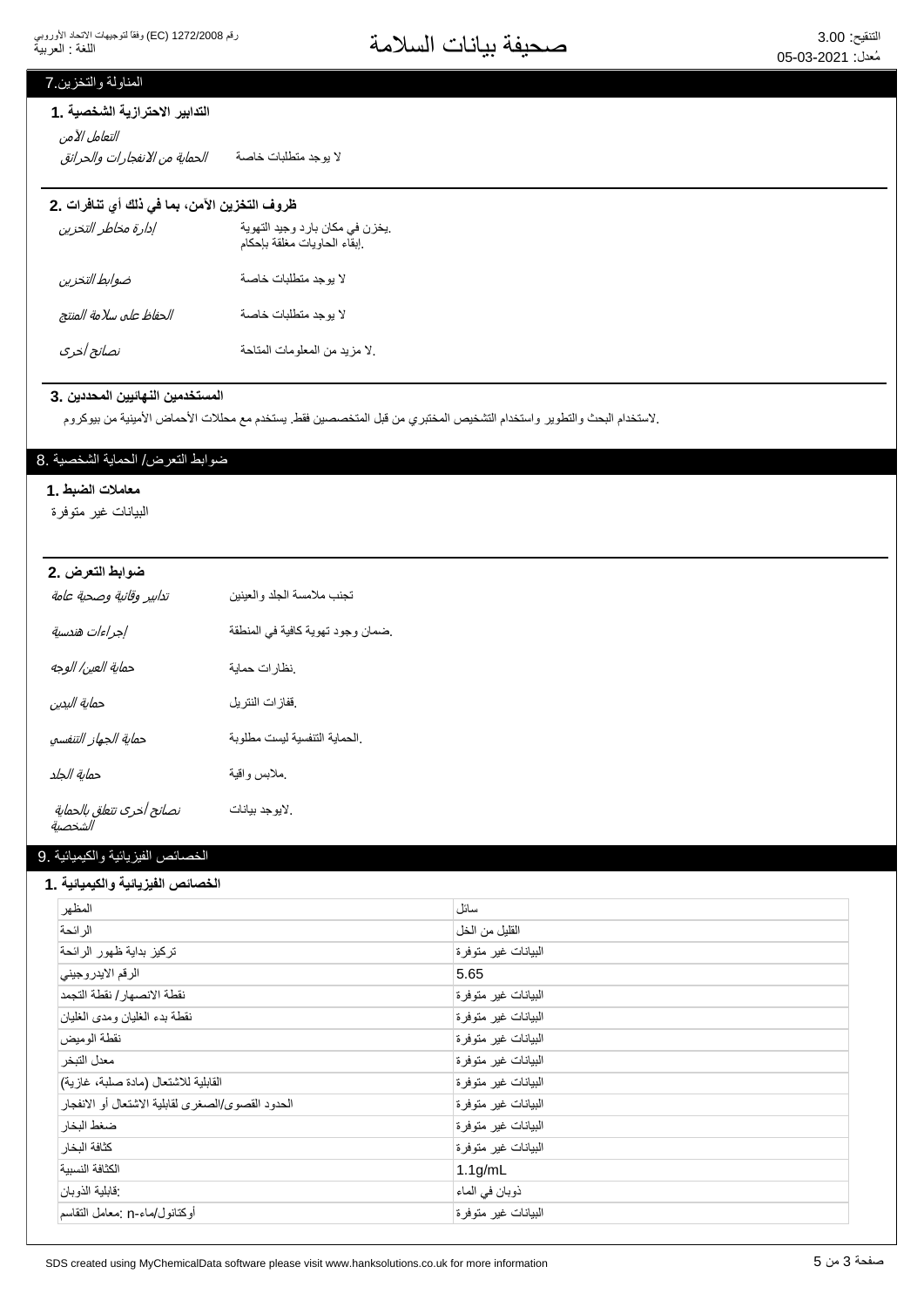#### رقم 1272/2008 (EC) وفقاً لتوجيهات الاتحاد الأوروبي اللغة : العربية

# التنقيع: 3.00<br>مُزار: 2021-05-26 مصطلحة التعامل السلامة

| درجة حرارة الاشتعال الذاتي | البيانات غير متوفرة  |
|----------------------------|----------------------|
| در جة حر ار ة التحلل       | البيانات غير متوفر ة |
| در جة اللز و جة            | البيانات غير متوفرة  |
| الخصائص التفجيرية          | البيانات غير متوفر ة |
| الخصائص المؤكسدة           | البيانات غير متوفرة  |

#### معلومات أخرى .2

لا نوجد معلومات إضافية متاحة

## الثبات وقابلية التفاعل .10

#### قابلية التفاعل .1

لا توجد معلومات متاحة

### **الثبات .2**

مستقر في ظل الظروف العادية

## احتمالية التفاعلات الخطرة .3

لا ردود الفعل الخطرة المعروفة

### ظروف ينبغي تجنبها 4.

۷٫ تو جد شر و ط محددة لتجنبها.

#### مواد غير متوافقة .5

وكلاء مؤكسدة قوية.

# نواتج التحلل الخطرة .6

إأثناء الاحتراق تنبعث أبخرة سامة من ثاني أكسيد الكربون / أول أكسيد الكربون

#### معلومات عن السمية .11

| معلومات .1                                                |                                             |
|-----------------------------------------------------------|---------------------------------------------|
| درجة سمية حادة                                            | لا توجد معلومات متاحة                       |
| تآكل/تهيج جلدي<br>تلف/ تهيج شديد بالعين                   | قد يكون ضارًا إذا امتصه الجلد<br>تأثير مهيج |
| حساسية الجهاز التنفسي أو الجلد                            | لا توجد معلومات متاحة                       |
| التحول الخلقي لخلية الجرثومة                              | لا توجد معلومات متاحة                       |
| احتمالية التسبب في السرطان                                | لا توجد معلومات متاحة                       |
| السمية التناسلية                                          | لا توجد معلومات متاحة                       |
| السمية الشاملة لأعضاء مستهدفة<br>محددة- التعرض لمرة واحدة | لا توجد معلومات متاحة                       |
| السمية الشاملة لأعضاء مستهدفة<br>محددة- التعرض المتكرر    | لا توجد معلومات متاحة                       |
| خطر السحب بالمص                                           | لا نوجد معلومات متاحة                       |

#### **المزيد من 2.**

الابتلاع - قد يكون ضارًا إذا ابتلع.

## معلومات بيئية .12

#### **درجة السمية .1**

لا توجد معلومات متاحة

الاستمرارية واحتمالية التفسخ .2